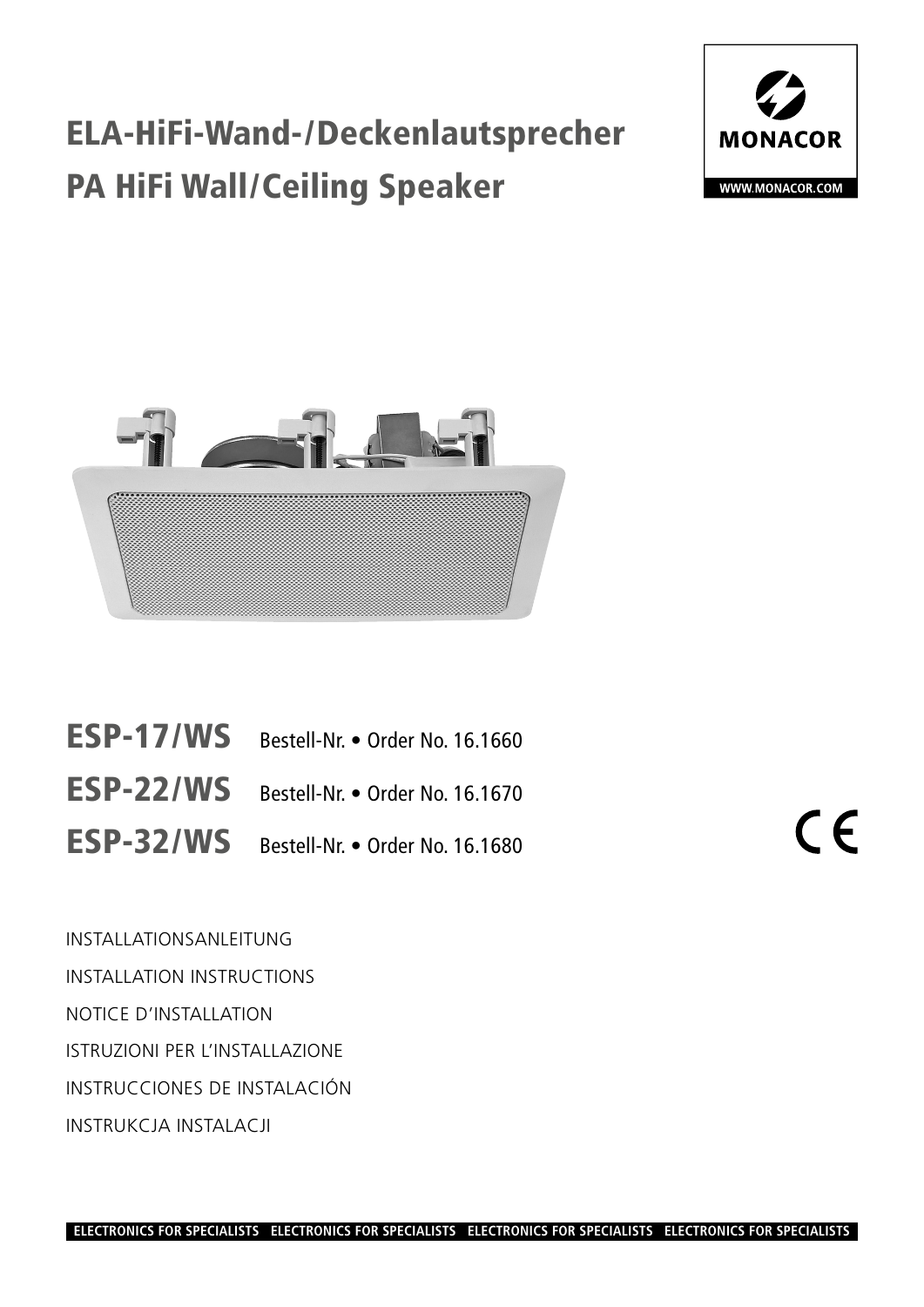# 2 *Deutsch English*

# **ELA-HiFi-Wand-/Deckenlautsprecher**

Diese Anleitung richtet sich an Installateure mit Fachkenntnissen in der 100-V-Beschallungstechnik. Bitte lesen Sie die Anleitung vor der Installation gründlich durch und heben Sie sie für ein späteres Nachlesen auf.

### **1 Verwendungsmöglichkeiten**

Dieser ELA-Lautsprecher ist speziell für den Einsatz in ELA-Anlagen konzipiert, die mit 100-V-Technik arbeiten. Er lässt sich in Decken oder Wände mit einer Stärke von 8–35mm einbauen. Durch die 2-Wege-Ausführung (Breitbandlautsprecher plus schwenkbaren Kalottenhochtöner) wird eine besonders gute Klangwiedergabe erreicht.

### **2 Wichtige Hinweise Gebrauch**

Der Lautsprecher entspricht allen relevanten Richtlinien der EU und ist deshalb mit CC gekennzeichnet.

- Verwenden Sie den Lautsprecher nur im Innenbereich. Schützen Sie ihn von Tropf- und Spritzwasser, hoher Luftfeuchtigkeit und Hitze (zulässiger Einsatztemperaturbereich:  $0-40$ °C).
- Verwenden Sie für die Reinigung nur ein trockenes, weiches Tuch, auf keinen Fall Chemikalien oder Wasser.

# **PA HiFi Wall/Ceiling Speaker**

These instructions are intended for installers with sufficient knowledge in 100V technology for PA applications. Please read the instructions carefully prior to installation and keep them for later reference.

# **1 Applications**

This PA speaker is specially designed for application in PA systems operating with 100V technology. It can be installed in ceilings or walls with a thickness of 8mm to 35mm. Designed as a 2-way system (full-range speaker and dome tweeter), the speaker provides excellent sound reproduction.

### **2 Important Notes**

The speaker corresponds to all relevant directives of the EU and is therefore marked with  $\mathsf{CE}$ .

- The speaker is suitable for indoor use only. Protect it against dripping water and splash water, high air humidity and heat (admissible ambient temperature range: 0–40°C).
- For cleaning only use a dry, soft cloth; never use chemicals or water.
- No guarantee claims for the speaker and no liability for any resulting personal damage

• Wird der Lautsprecher zweckentfremdet, nicht fachgerecht angeschlossen oder überlastet, kann keine Haftung für daraus resultierende Sach- oder Personenschäden und keine Garantie für den Lautsprecher übernommen werden.

Soll der Lautsprecher endgültig aus dem Betrieb genommen werden,  $\boxtimes$ übergeben Sie ihn zur umweltgerechten Entsorgung einem örtlichen Recyclingbetrieb.

### **3 Montage**

- 1) In die Decke bzw. Wand ein entsprechend großes Loch sägen (siehe Technische Daten).
- 2) Den elektrischen Anschluss herstellen (Kap. 4).
- 3) Zur Montage mit Hilfe des beiliegenden Hakens das Schutzgitter herausziehen.
- 4) Den Lautsprecher in die Decke bzw. in die Wand einsetzen und durch Anziehen der sechs Montageschrauben das Lautsprechergehäuse festklemmen. Das Schutzgitter wieder einsetzen.

### **4 Elektrischer Anschluss**

**WARNUNG** Im Betrieb liegt berührungsge-



fährliche Spannung bis 100V an der Anschlussleitung an. Die Installation darf nur durch Fachpersonal erfolgen.

or material damage will be accepted if the speaker is used for other purposes than originally intended, if it is not correctly connected or if it is overloaded.

If the speaker is to be put out of operation definitively, take it to a local recycling plant for a disposal which is not harmful to the environment. ۰

# **3 Mounting**

- 1) Saw a hole of the required size into the ceiling or wall (see specifications).
- 2) Make the electrical connection (chapter 4).
- 3) For mounting, remove the protective grille by means of the supplied hook.
- 4) Insert the speaker into the ceiling or wall and fix the speaker cabinet by tightening the six mounting screws. Replace the protective grille.

### **4 Electrical Connection**



**WARNING** During operation, there is a hazard of contact with a voltage of up to 100V at the connection cable. Installation must be made by skilled personnel only.

| <b>Technische Daten</b>             | Specifications                       | <b>ESP-17/WS</b>                                                                               | <b>ESP-22/WS</b>                                                                         | <b>ESP-32/WS</b>                                                                       |
|-------------------------------------|--------------------------------------|------------------------------------------------------------------------------------------------|------------------------------------------------------------------------------------------|----------------------------------------------------------------------------------------|
| Frequenzbereich                     | Frequency range                      | $55 - 20000$ Hz                                                                                | 50-20000Hz                                                                               | $40 - 20000$ Hz                                                                        |
| Nennbelastbarkeit/<br>Impedanz      | Power rating/<br>impedance           | $15W/667$ $\Omega$<br>7,5 W/1,33 kΩ<br>$4W/2,5k\Omega$<br>$2$ W/5 kΩ<br>$1$ W/ $10$ k $\Omega$ | 20 W/500 Q<br>$15W/667$ $\Omega$<br>$10W/1k\Omega$<br>$5W/2k\Omega$<br>$2.5 W/4 k\Omega$ | 30W/333Q<br>$15W/667$ $\Omega$<br>7,5 W/1,33 kΩ<br>$4 W/2, 5 k\Omega$<br>$2W/5k\Omega$ |
| Kennschalldruck                     | SPL.                                 | 87 dB (1 W/1 m)                                                                                | 88 dB (1 W/1 m)                                                                          | 89dB (1W/1m)                                                                           |
| Einbauöffnung<br>Einbautiefe        | Mounting hole<br>Mounting depth      | $270 \times 185$ mm<br>85 mm                                                                   | $275 \times 190$ mm<br>95 mm                                                             | $330 \times 225$ mm<br>95 mm                                                           |
| Abmessung ( $B \times H \times T$ ) | Dimensions (W $\times$ H $\times$ D) | $300 \times 214 \times$<br>$90 \,\mathrm{mm}$                                                  | $306 \times 220 \times$<br>$100 \,\mathrm{mm}$                                           | $358 \times 256 \times$<br>100 mm                                                      |
| Gewicht                             | Weight                               | 1,9kq                                                                                          | $2.6$ kg                                                                                 | $2,8$ kg                                                                               |
| Einsatztemperatur                   | Ambient temperature                  | $0^{\circ}$ C $$ 40 $^{\circ}$ C                                                               |                                                                                          |                                                                                        |

Isolieren Sie unbedingt die nicht benutzten Adern der Lautsprecher-Anschlussleitung.

Achten Sie auf die Belastung des ELA-Verstärkers durch die Lautsprecher. Eine Überlastung kann den Verstärker beschädigen! Die Summe der Leistungen aller angeschlossenen Lautsprecher darf die Verstärkerleistung nicht überschreiten.

- 1) Falls die ELA-Anlage eingeschaltet ist, diese zuerst komplett ausschalten!
- 2) Den Lautsprecher über den Transformatoreingang anschließen: Die schwarze Ader und eine der anderen farbigen Adern, die der gewünschten Nennbelastung durch den Lautsprecher entspricht, mit dem Ausgang des ELA-Verstärkers verbinden.

| Aderfarbe | Nennbelastbarkeit     |                                   |      |
|-----------|-----------------------|-----------------------------------|------|
|           |                       | ESP-17/WS   ESP-22/WS   ESP-32/WS |      |
| schwarz   | gemeinsamer Anschluss |                                   |      |
| grün      | 1W                    | 2,5W                              | 2W   |
| qelb      | 2W                    | 5W                                | 4W   |
| orange    | 4W                    | 10W                               | 7,5W |
| rot       | 7.5W                  | 15W                               | 15W  |
| braun     | 15W                   | 20W                               | 30W  |

3) Beim Anschluss von mehreren Lautsprechern darauf achten, dass die Lautsprecher alle gleich gepolt werden (z.B. schwarze Ader = Minuspol) und dass der ELA-Verstärker nicht überlastet wird. Änderungen vorbehalten.

Always insulate the cores of the speaker connection cable that are not used.

Observe the load of the PA amplifier by the speakers. An overload may damage the amplifier! The total power of all speakers connected must not exceed the amplifier power.

- 1) If the PA system is switched on, switch it off completely before connecting it!
- 2) Connect the speaker via the transformer input: Connect the black core and one of the coloured cores corresponding to the desired power rating by the speaker to the output of the PA amplifier.

| Core   | <b>Power Rating</b> |                                   |      |  |
|--------|---------------------|-----------------------------------|------|--|
| Colour |                     | ESP-17/WS   ESP-22/WS   ESP-32/WS |      |  |
| black  |                     | common connection                 |      |  |
| green  | 1 W                 | 2.5W                              | 2W   |  |
| vellow | 2W                  | 5W                                | 4W   |  |
| orange | 4W                  | 10W                               | 7.5W |  |
| red    | 7.5W                | 15W                               | 15W  |  |
| brown  | 15W                 | 20W                               | 30W  |  |

3) When connecting several speakers, make sure that all speakers have the same polarity  $(e, g.$  black core = negative pole) and that the PA amplifier is not overloaded.



Subject to technical modification.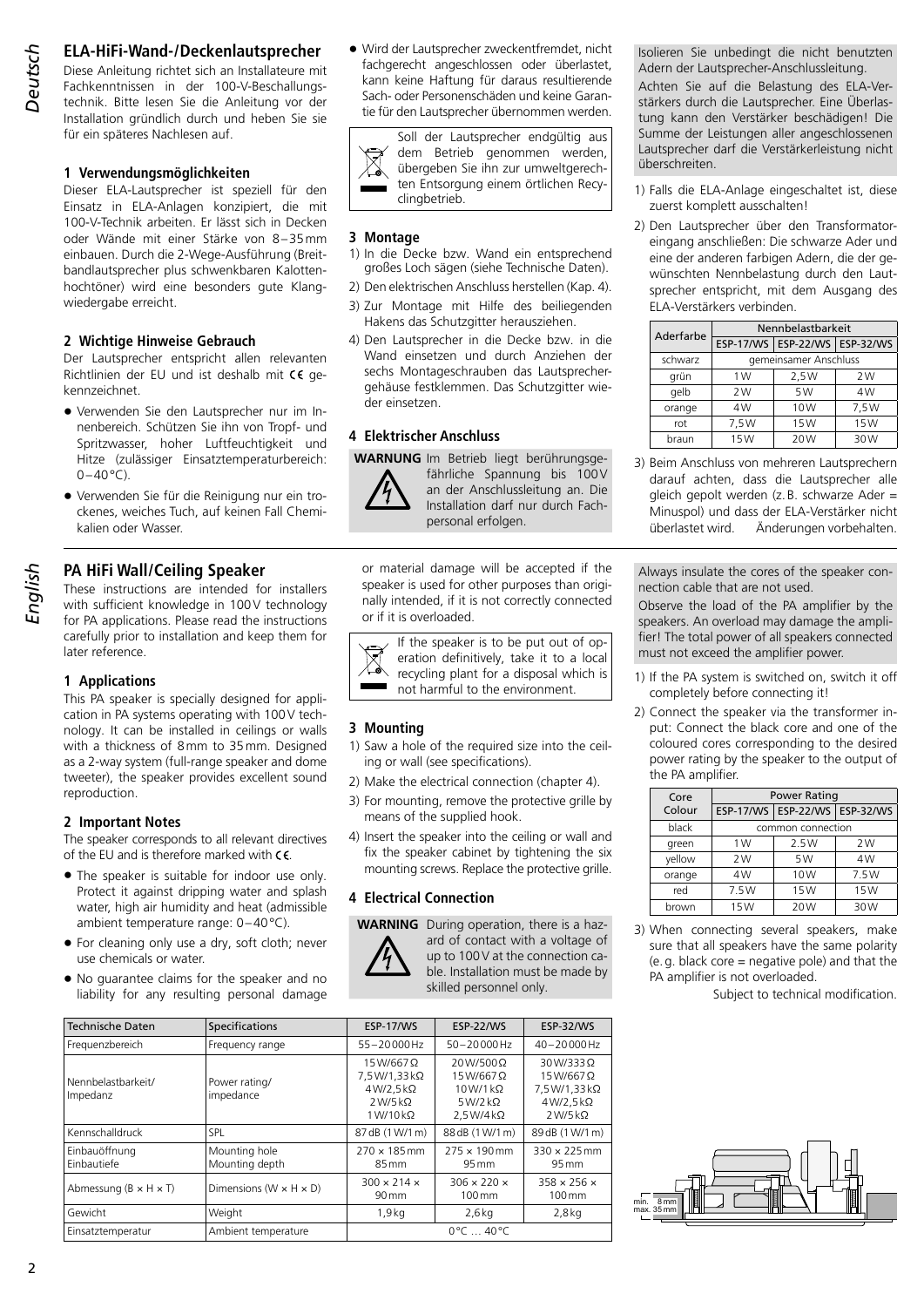# **Altoparlante PA hi-fi da parete o soffitto**

Queste istruzioni sono rivolte agli installatori che possiedono delle conoscenze specifiche sufficienti della tecnica di sonorizzazione a 100V. Vi preghiamo di leggerle attentamente prima dell'installazione e di conservarle per un uso futuro.

### **1 Possibilità d'impiego**

Questo altoparlante PA è stato realizzato per l'impiego in impianti PA con uscita audio 100V. Può essere montato in soffitti o pareti con spessore fra 8 e 35mm. Grazie alla versione a 2 vie (altoparlante a larga banda più tweeter a cupola orientabili), si ottiene una riproduzione particolarmente buona del suono.

### **2 Avvertenze importanti**

L'altoparlante è conforme a tutte le direttive rilevanti dell'UE e pertanto porta la sigla CE.

- Usare il diffusore solo all'interno di locali. Proteggerlo dall'acqua gocciolante e dagli spruzzi d'acqua, da alta umidità dell'aria e dal calore (temperatura d'impiego ammessa fra 0 e 40°C).
- Per la pulizia usare solo un panno morbido, asciutto; non impiegare in nessun caso prodotti chimici o acqua.
- Nel caso di uso improprio, di collegamenti

# **Haut-parleur Hi-Fi PA de plafond/mur**

Cette notice s'adresse aux installateurs possédant des connaissances suffisantes en technique de sonorisation ligne 100V. Veuillez lire la présente notice avec attention avant l'installation et conservez-la pour pouvoir vous y reporter ultérieurement.

### **1 Possibilités d'utilisation**

Ce haut-parleur PA (Public Adress) est spécialement conçu pour une installation dans des systèmes de sonorisation Public Adress fonctionnant en ligne 100V. Il peut être installé dans des plafonds ou murs d'une épaisseur de 8 à 35mm. Grâce au système 2 voies (haut-parleur large bande plus hautparleur d'aigu à dôme orientable), on obtient une très bonne reproduction sonore.

### **2 Conseils importants**

Le haut-parleur répond à toutes les directives nécessaires de l'Union Européenne et porte donc le symbole  $C \in$ .

- Le haut-parleur n'est conçu que pour une utilisation en intérieur. Protégez-le des éclaboussures, de tout type de projections d'eau, d'une humidité élevée de l'air et de la chaleur (température ambiante admissible 0–40°C).
- Pour le nettoyer, utilisez un chiffon sec et doux, en aucun cas de produits chimiques ou d'eau.

sbagliati o sovraccarico non si assume nessuna responsabilità per eventuali danni consequenziali a cose o persone e non si assume nessuna garanzia per l'altoparlante.

Se si desidera eliminare l'altoparlante  $\boxtimes$ definitivamente, consegnarlo per lo smaltimento ad un'istituzione locale per il riciclaggio.

### **3 Montaggio**

- 1) Praticare l'apertura necessaria nella parete o nel soffitto (vedi dati tecnici).
- 2) Eseguire il collegamento elettrico (cap. 4).
- 3) Per il montaggio staccare la griglia di protezione con l'aiuto del gancio in dotazione.
- 4) Inserire l'altoparlante nel soffitto o nella parete e fissare il contenitore stringendo le sei viti di montaggio. Rimettere la griglia di protezione.

### **4 Collegamento elettrico**

**AVVERTIMENTO** Durante il funzionamento, al



cavo di collegamento è presente una tensione pericolosa fino a 100V. L'installazione deve essere fatta solo da personale qualificato.

• Nous déclinons toute responsabilité en cas de dommages matériels ou corporels résultants si le haut-parleur est utilisé dans un but autre que celui pour lequel il a été conçu, s'il n'est pas correctement branché ou s'il y a surcharge ; en outre, la garantie deviendrait caduque.





### **3 Montage**

- 1) Découpez dans le plafond ou le mur un trou de dimensions adéquates (voir les caractéristiques techniques).
- 2) Effectuez le branchement électrique (voir chap. 4).
- 3) Pour le montage, retirez la grille de protection à l'aide du crochet livré.
- 4) Placez le haut-parleur dans le plafond ou le mur, fixez le boîtier à l'aide des six vis de montage. Replacez la grille.

| Caractéristiques techniques                   | Dati tecnici                                     | <b>ESP-17/WS</b>                                                                            | <b>ESP-22/WS</b>                                                                           | <b>ESP-32/WS</b>                                                                        |
|-----------------------------------------------|--------------------------------------------------|---------------------------------------------------------------------------------------------|--------------------------------------------------------------------------------------------|-----------------------------------------------------------------------------------------|
| Bande passante                                | Gamma di freguenze                               | $55 - 20000$ Hz                                                                             | $50 - 20000$ Hz                                                                            | $40 - 20000$ Hz                                                                         |
| Puissance nominale/<br>Impédance              | Potenza nominale/<br>Impedenza                   | $15W/667$ $\Omega$<br>7.5 W/1.33 kΩ<br>$4W/2.5k\Omega$<br>$2W/5k\Omega$<br>$1 W/10 k\Omega$ | 20W/500 Q<br>$15W/667$ $\Omega$<br>$10W/1k\Omega$<br>5 W/2 k $\Omega$<br>$2.5 W/4 k\Omega$ | 30 W/333 Q<br>$15W/667$ $\Omega$<br>7,5 W/1,33 kΩ<br>$4W/2.5k\Omega$<br>$2 W/5 k\Omega$ |
| Pression sonore nominale                      | Pressione sonora nominale                        | 87 dB (1 W/1 m)                                                                             | 88 dB (1 W/1 m)                                                                            | 89 dB (1 W/1 m)                                                                         |
| Ouverture de montage<br>Profondeur de montage | Apertura di montaggio<br>Profondità di montaggio | $270 \times 185$ mm<br>85 mm                                                                | $275 \times 190$ mm<br>$95 \,\mathrm{mm}$                                                  | $330 \times 225$ mm<br>$95 \,\mathrm{mm}$                                               |
| Dimensions ( $ x h x p$ )                     | Dimensioni ( $1 \times h \times p$ )             | $300 \times 214 \times$<br>$90 \,\mathrm{mm}$                                               | $306 \times 220 \times$<br>$100 \,\mathrm{mm}$                                             | $358 \times 256 \times$<br>100 mm                                                       |
| Poids                                         | Pese                                             | 1,9kq                                                                                       | $2,6$ kg                                                                                   | $2,8$ kg                                                                                |
| Température fonc.                             | Temperatura d'esercizio                          | $0^{\circ}$ C $$ 40 °C                                                                      |                                                                                            |                                                                                         |

Isolare assolutamente i conduttori liberi del cavo di collegamento dell'altoparlante.

Tener presente anche il carico dell'amplificatore da parte degli altoparlanti. Un sovraccarico può danneggiare l'amplificatore! La somma delle potenze di tutti gli altoparlanti collegati non deve superare la potenza dell'amplificatore.

- 1) Se l'impianto PA è acceso occorre dapprima spegnerlo completamente!
- 2) Collegare l'altoparlante tramite l'ingresso del trasformatore: collegare il conduttore nero più un altro conduttore colorato che corrisponda alla potenza nominale desiderata dell'altoparlante con l'uscita dell'amplificatore PA.

| Colore     |                     | Potenza nominale                  |      |
|------------|---------------------|-----------------------------------|------|
| conduttore |                     | ESP-17/WS   ESP-22/WS   ESP-32/WS |      |
| nero       | collegamento comune |                                   |      |
| verde      | 1W                  | 2.5W                              | 2W   |
| qiallo     | 2W                  | 5W                                | 4W   |
| arancio    | 4W                  | 10W                               | 7,5W |
| rosso      | 7.5W                | 15W                               | 15W  |
| marron     | 15W                 | 20W                               | 30W  |

3) Nel caso di collegamento di più altoparlanti fare attenzione all'identica polarità degli altoparlanti (p.es. conduttore nero = negativo) e di non sovraccaricare l'amplificatore PA.

Con riserva di modifiche tecniche.

### **4 Branchement électrique**

**MENT**

**AVERTISSE-**Pendant le fonctionnement, une tension de contact dangereuse jusqu'à 100V est présente au câble de branchement. Seul un personnel

qualifié peut effectuer l'installation!

Isolez toujours les conducteurs non utilisés du câble haut-parleur.

Faites attention à la charge de l'amplificateur PA par les haut-parleurs. Une surcharge peut endommager l'amplificateur. La somme des puissances de l'ensemble des haut-parleurs reliés ne doit pas dépasser la puissance de l'amplificateur.

- 1) Si l'installation Public Adress est allumée, veillez à la débrancher totalement !
- 2) Reliez le haut-parleur via l'entrée transformateur : reliez le conducteur noir et un des autres conducteurs de couleur qui correspond à la puissance nominale souhaitée par le haut-parleur, à la sortie de l'amplificateur PA.

| Couleur    | Puissance nominale |                                   |      |
|------------|--------------------|-----------------------------------|------|
| conducteur |                    | ESP-17/WS   ESP-22/WS   ESP-32/WS |      |
| noir       | branchement commun |                                   |      |
| vert       | 1W                 | 2,5W                              | 2W   |
| jaune      | 2W                 | 5W                                | 4W   |
| orange     | 4W                 | 10W                               | 7,5W |
| rouge      | 7,5W               | 15W                               | 15W  |
| marron     | 15W                | 20W                               | 30W  |

3) Si vous branchez plusieurs haut-parleurs, veillez à ce qu'ils aient tous la même polarité (p.ex. conducteur noir = pôle moins) et veillez à éviter toute surcharge sur l'amplificateur PA. Tout droit de modification réservé.